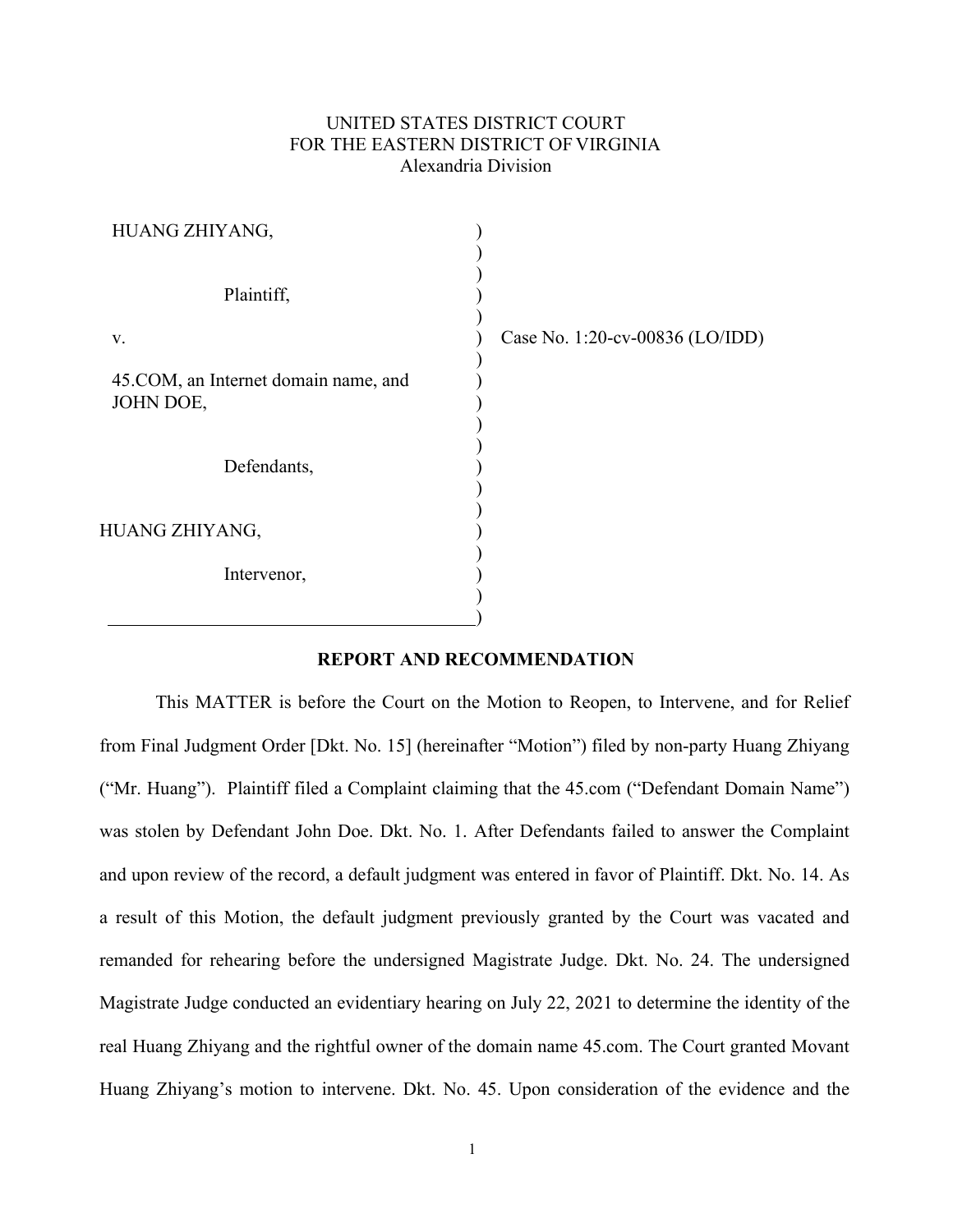totality of the circumstances, the undersigned also determined that Movant Huang Zhiyang ("Mr. Huang" or "Intervenor") is the rightful owner of the domain name 45.com. *Id.* The undersigned recommends that Mr. Huang's Motion with regard to relief from final judgment be GRANTED.

#### **I. Introduction**

On July 23, 2020, Huang Zhiyang ("Mr. Zhiyang" or "Plaintiff") filed his Complaint against 45.com seeking relief under 28 U.S.C. § 1655; the Federal Computer Fraud and Abuse Act, 18 U.S.C. § 1030; the Federal Electronic Communications Privacy Act, 18 U.S.C. §§ 2701, 2707; and related claims arising under Virginia common law. Compl. ¶ 1, Dkt. No. 1. Plaintiff's request that judgment be entered in favor of Mr. Zhiyang on his *in rem* claim for quiet title, that the Court declare Mr. Zhiyang the rightful owner of Defendant Domain Name, and that the Court order the Defendant Domain Name be transferred to Plaintiff was granted. Dkt. No. 14.

Non-party Huang Zhiyang filed a Motion to Reopen, to Intervene, and for Relief from Final Judgment Order on April 27, 2021. Dkt. No. 15. The default judgment granted by the Court on March 12, 2021 [Dkt. No. 14] was vacated and remanded for rehearing before the undersigned Magistrate Judge. Dkt. No. 24. The undersigned conducted an evidentiary hearing on July 22, 2021 to determine the identity of the real Huang Zhiyang and the rightful owner of the domain name 45.com. Dkt. No. 38. Despite numerous attempts to accommodate him, Plaintiff did not appear at the videoconference hearing. Upon consideration of the evidence and the totality of the circumstances, the undersigned Magistrate Judge granted non-party Huang Zhiyang's motion to intervene and determined him to be the rightful owner of the domain name 45.com. Dkt No. 45. The undersigned Magistrate Judge then took the matter regarding relief from final judgment, including return of the domain name to "Intervenor", under advisement to issue this Report and Recommendation.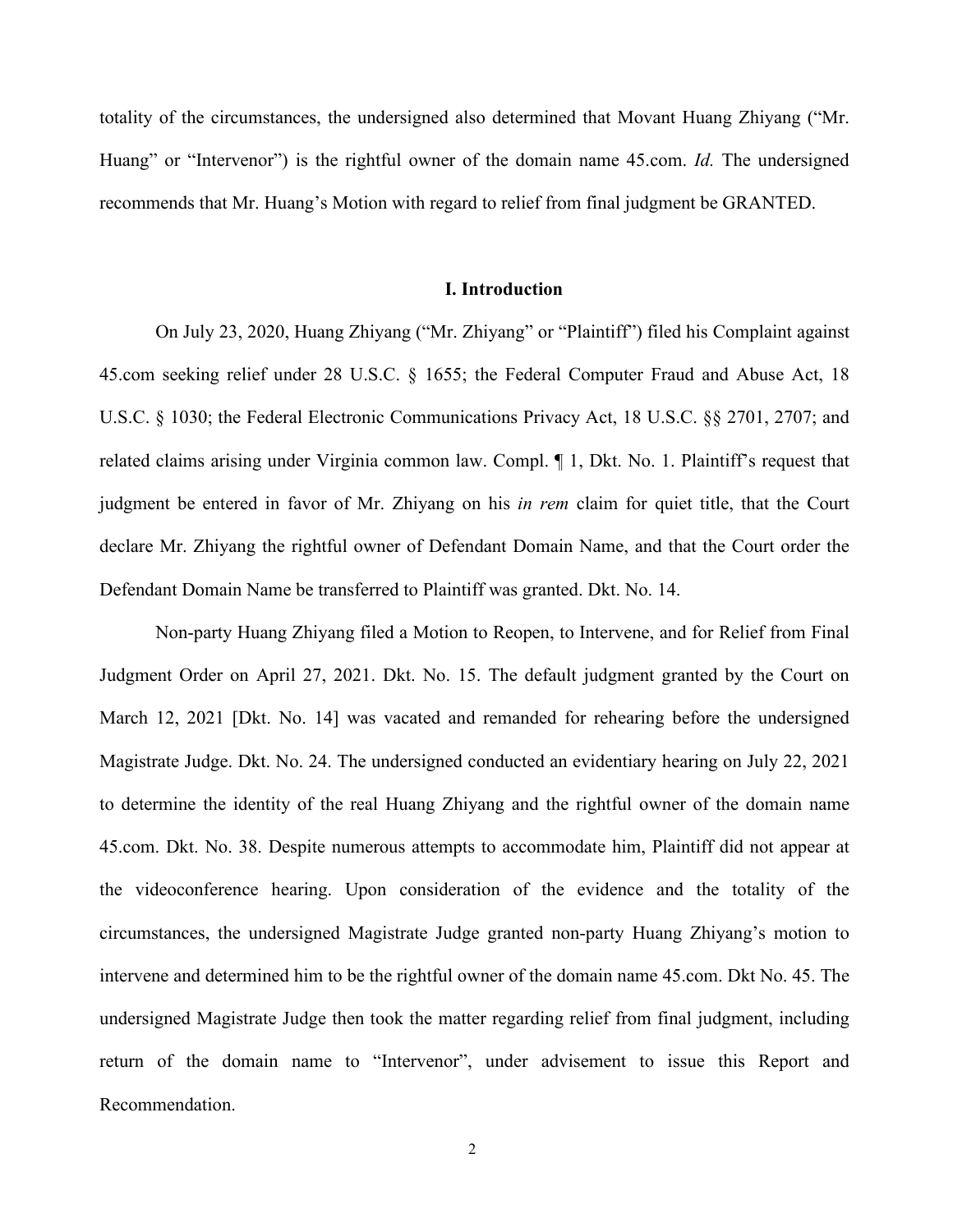#### **A. Jurisdiction, Venue and Joinder**

This Court<sup>[1](#page-2-0)</sup> has subject matter jurisdiction over this action pursuant to 28 U.S.C.  $\S$  1331 and 28 U.S.C. § 1655 because this case involves federal questions arising under a federal law dealing with removal of encumbrances upon title to real or personal property, and the Court has supplemental jurisdiction over Virginia common law claims pursuant to 28 U.S.C. § 1367. Compl. ¶7.

This Court has *in rem* jurisdiction over the Defendant Domain Name because Verisign, Inc., the registry operator for all ".com" domain names, is located in Virginia. See *Chen Lunxi v. Doe*, Civil Action No. 1:19-cv-1027 (AJT/TCB), 2020 U.S. Dist. LEXIS 74849, at \*7 (E.D. Va. Mar. 27, 2020). The Court also has *in rem* jurisdiction under 28 U.S.C. § 1655 because the Defendant Domain Name is property situated in this District, and Plaintiff is asserting a claim of ownership and seeking to remove the cloud of title on the domain name. Compl. ¶8.

Venue is proper in this District pursuant to 28 U.S.C. § 1391(b)(2) and 28 U.S.C. § 1655 because the Defendant Domain Name is located in this District. *Id*. ¶ 11. Joinder of the Defendant Domain Name and John Doe is proper under Rule 20(a)(2) in that the claims set forth herein appear to arise out of the same series of transactions, and the same questions of law are common to both Defendants. *Id*. ¶ 12.

#### **II. Factual Findings**

Mr. Huang is a resident of the Fujian Province of China, residing at in Xiamen city. See Evidentiary Hr'g Ex. 1-3. His phone number is and his email address is . Ex. 5. Mr. Huang purchased the Defendant Domain Name 45.com on April 20, 2015 from a friend's company, Xiamen Shiwo Network

<span id="page-2-0"></span><sup>&</sup>lt;sup>1</sup> The Court determined in the original default action that all legal requirements regarding service of process were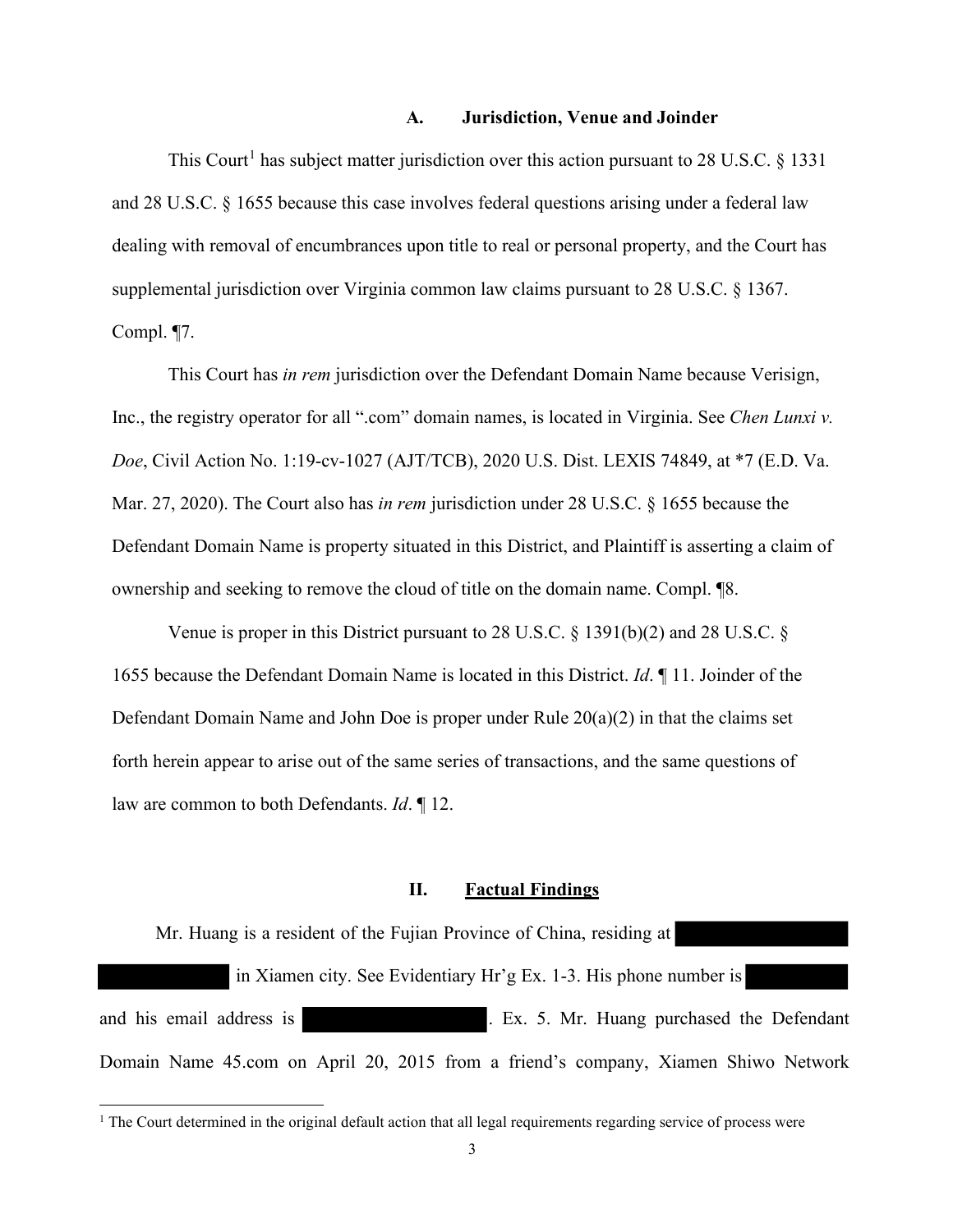Technology Co., Ltd. for six million RMB in cash. Ex. 6 at ¶ 4, Decl. of Chen Chunsheng. Mr. Huang registered the domain with Xiamen 35.Com Technology Co., Ltd., the domain registrar. Hr'g Tr. at 23:22—24:3. The email address to which the registrar sent notification regarding the domain name is extended to the second which corresponds to Mr. Huang's phone number of

 Ex. 8. The registration page displays membership account information for 45.com, including the registrant's name, member ID, username, reference to his Chinese ID number, email address and phone number. Ex. 11. The name on the registration matches Mr. Huang's and the ID number corresponds to that of Mr. Huang's government-issued Resident Identity Card. The email and phone number associated with that account matches Mr. Huang's cell phone number and email address. *Id.* Whois archival records for 45.com show that Huang Zhiyang, of

in the Fujian region of China, was the domain's registrant in 2015, 2016, 2017 and 2018. Exs. 14-17. The name and address match the identification of the Intervenor. *Id.* Those records list the registrant's email address and phone number, which matches the Intervenor's. *Id.*

Plaintiff Huang Zhiyang purports to be Huang Zhiyang of

Fujian, China and owner of the Defendant Domain Name. Compl. at 1. He filed a complaint in this District claiming that the domain name was hijacked and asserting *in rem* claims.

Mr. Huang operated the site until April 2021 when he unsuccessfully tried to access it. Hr'g Tr. at 31:7-15. Weeks earlier, on March 12, 2021, the Court ordered the domain name be transferred from his ownership to that of the Plaintiff's. Dkt. No. 14. Plaintiff claimed to have purchased the domain name 45.com on April 21, 2015 for \$250,000 from Xiamen Shiwo Network Technology CO., Ltd., but unlike Intervenor presented no receipt or supporting documentation Compl. ¶13. The

satisfied, and therefore the Court had authority to decide the original default action.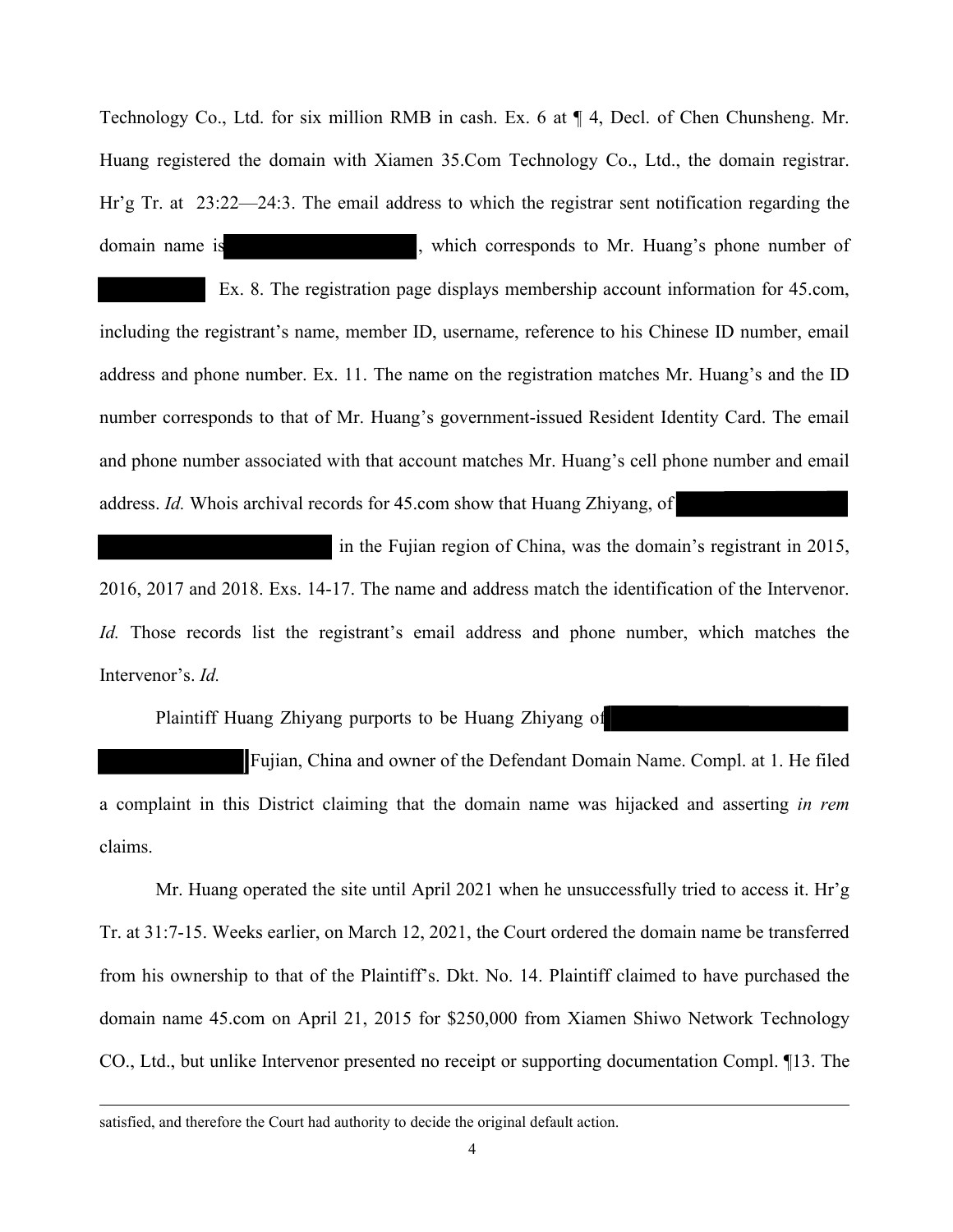Whois records for 45.com from June 10, 2015, May 12, 2016, April 6, 2017, and April 14, 2018 that Plaintiff provided as exhibits to his Complaint accurately reflect that a Huang Zhiyang was the registrant of the Defendant Domain Name. Compl. Exhibits C-F, Dkt. Nos. 1-4, 1-5, 1-6, 1-7. However, Plaintiff has not proved that he is the Huang Zhiyang to which the records refer. The records include the home address and phone number of Huang Zhiyang, which match the address and phone number of Intervenor, as shown on his ID card, water bill and cellphone bill presented as the hearing. Plaintiff did not provide the Court with a copy of his identification showing his address, nor any documents showing his address and phone number.

#### **III. Requested Relief**

Intervenor seeks relief from final judgment, a declaration that Intervenor is the rightful owner of the Defendant Domain Name and an order returning ownership of the Defendant Domain Name to Mr. Huang. The Court has already set aside default judgment in favor of Plaintiff and ordered a hearing for examination of the parties' identities. Dkt. No. 24. The undersigned Magistrate Judge found that the Intervenor is the real Huang Zhiyang associated with the Defendant Domain Name. Dkt. No. 45. Having determined which litigant is the true Huang Zhiyang, the Court now turns to legal ownership of the Defendant Domain Name.

### **A. Declaration of Ownership**

Under Virginia law, a party asserting a quiet title action must plead that he or she has superior title to the property. *Tapia v. U.S. Bank, N.A.,* 718 F. Supp. 2d 689, 700 (E.D. Va. 2010), *aff*'*d,* 441 F. App'x 166 (4th Cir. 2011). The judgment in a quiet title action conclusively establishes complete title to the property in the prevailing party. *Parrish v. Fed. Nat*'*l Mortgage Ass*'*n*, 787 S.E.2d 116, 127 (Va. 2016).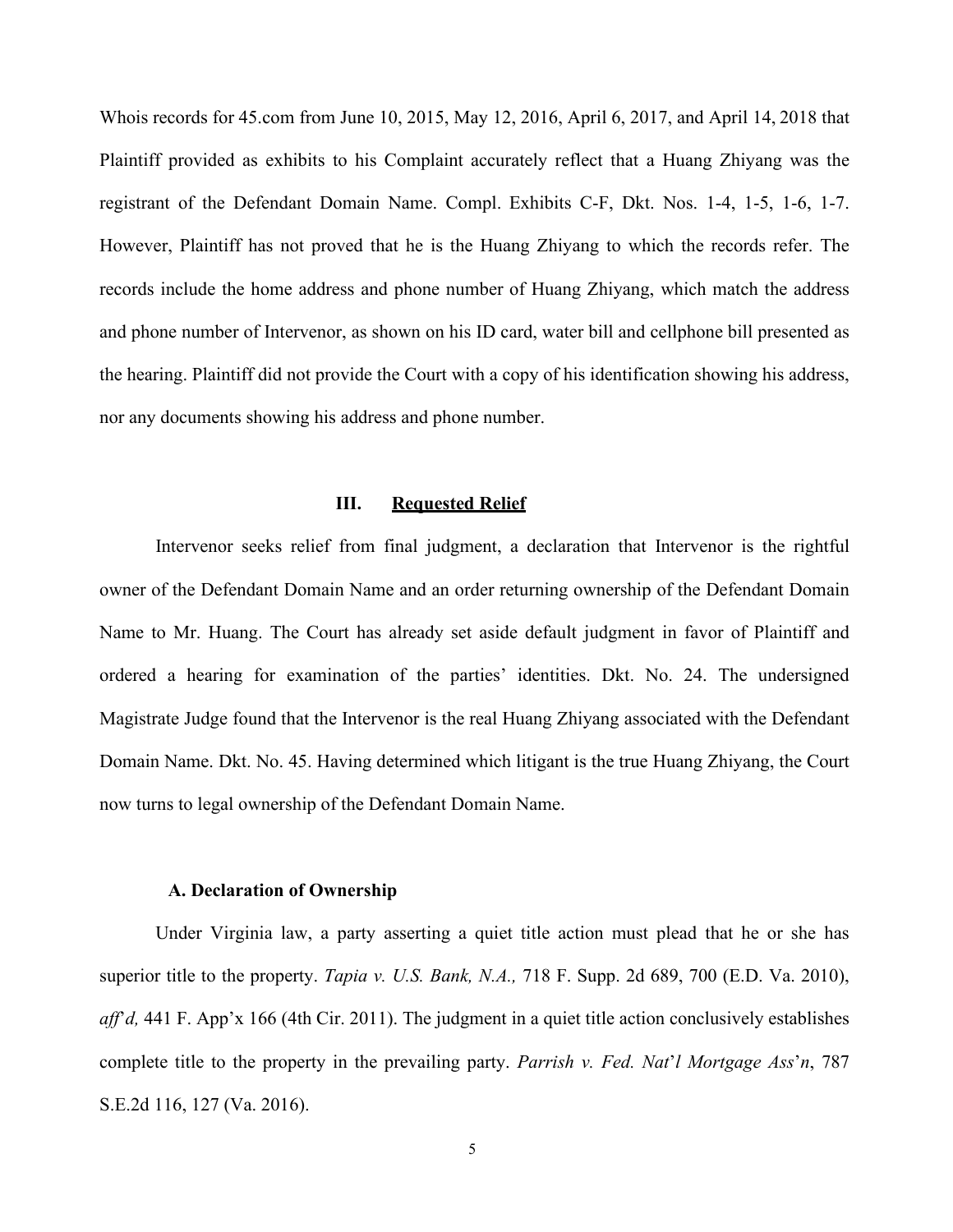The undersigned finds that Intervenor has submitted sufficient evidence that he holds superior title to the 45.com domain name and recommends an order be entered declaring him the owner. Mr. Huang's purchase of the Defendant Domain Name 45.com on April 20, 2015 from Xiamen Shiwo Network Technology Co., Ltd. was confirmed by the proprietor. Whois archival records for 45.com show that Huang Zhiyang was the registrant in 2015, 2016, 2017 and 2018. Exs. 14-17. The name, address, email and phone numbers on the registration records match those of the Intervenor. Mr. Huang maintained control of the domain name until April 2021 and would have continued but for the Court's order transferring ownership to Plaintiff. Thus, the undersigned Magistrate Judge recommends that an Order be entered declaring the Intervenor the lawful owner of the Defendant Domain Name.

#### **B. Return of Domain Name**

Federal Rule of Civil Procedure 60 allows a court to grant relief from a default judgment on any of six grounds: "(1) mistake, inadvertence, surprise, or excusable neglect; (2) newly discovered evidence that, with reasonable diligence, could not have been discovered in time to move for a new trial under Rule 59(b); (3) fraud (whether previously called intrinsic or extrinsic), misrepresentation, or misconduct by an opposing party; (4) the judgment is void; (5) the judgment has been satisfied, released, or discharged; it is based on an earlier judgment that has been reversed or vacated; or applying it prospectively is no longer equitable; or (6) any other reason that justifies relief."

To obtain relief from a judgment under Rule 60(b), in addition to satisfying one of the six requirements of Rule 60(b), the moving party must first show (1) that the motion is timely, (2) that he has a meritorious claim or defense, and (3) that the opposing party will not suffer unfair prejudice if the judgment is set aside. *United States v. Welsh*, 879 F.3d 530, 533 (4th Cir. 2018). Under Rule 60(b)(6), the movant must show "extraordinary circumstances." *Gonzalez v. Crosby*,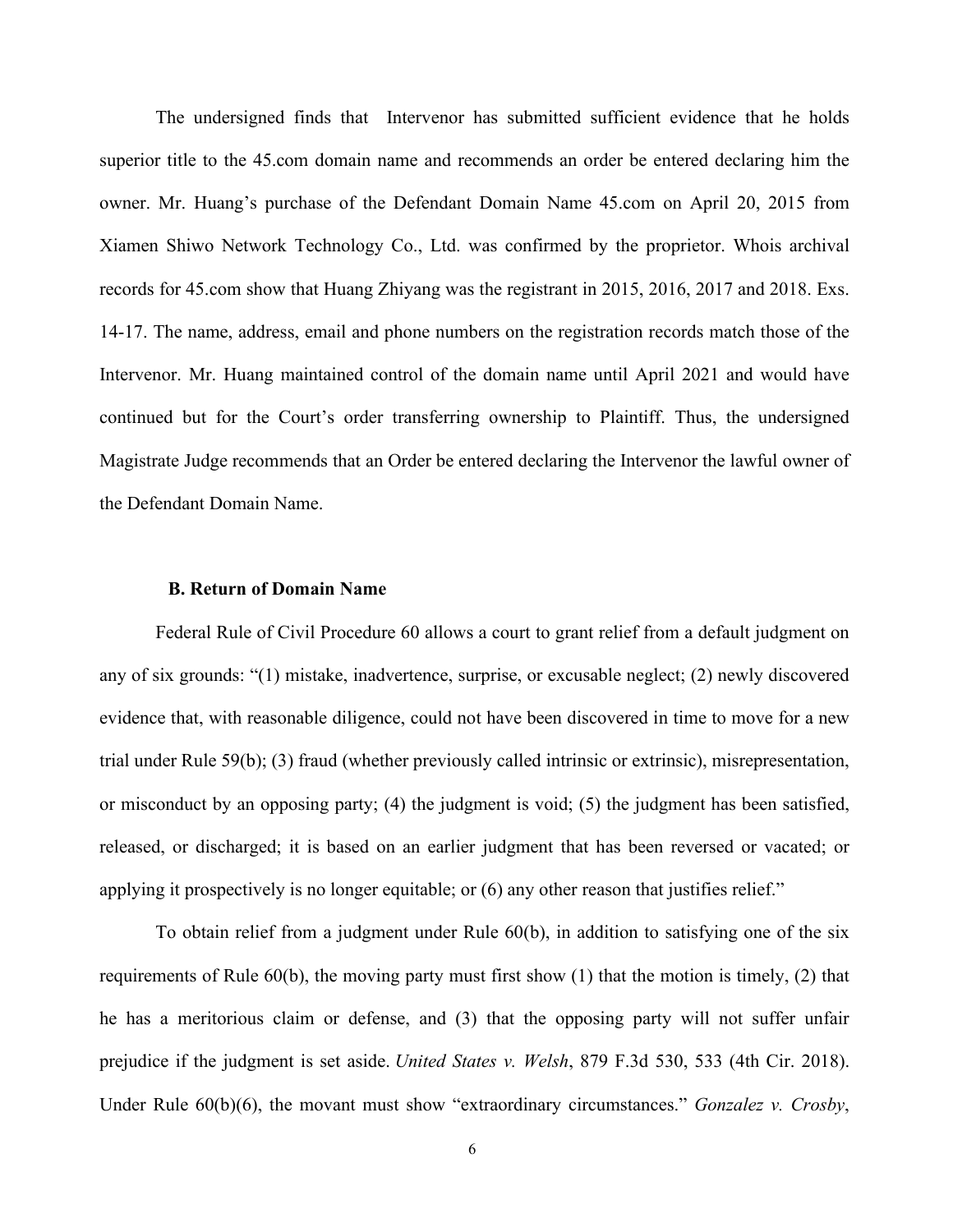545 U.S. 524, 535, 125 S. Ct. 2641, 2649 (2005). See also *United States v. Salas*, 807 F. App'x 218, 225 (4th Cir. 2020).

The undersigned Magistrate Judge finds that Intervenor is entitled to relief under FRCP 60(b)(6). Here, the Motion was filed on April 27, 2021, less than eight weeks after the Court entered default judgment on March 12, 2021. Thus, the Motion was timely. Second, as the true Huang Zhiyang and rightful owner of 45.com, the Intervenor has a meritorious defense. Mr. Huang presented government-issued IDs to prove his identity, documentation tying his address, phone number and email address to the registration of the domain name and a declaration from the former owner attesting to the sale of the domain name to Mr. Huang. Plaintiff's evidence of ownership is based on incomplete documents that are publicly available. Plaintiff provided no evidence of his identity or of ownership of 45.com. Had Mr. Huang known about the lawsuit, he would have appeared. Third, the opposing party, Plaintiff, is not prejudiced unfairly by the Motion because the evidence shows he is not the rightful owner. "One cannot be prejudiced by the loss of that to which he was not entitled." *Campton v. Alton S.S. Co., Inc.*, 608 F.2d 96, 103 (4th Cir. 1979). Furthermore, Plaintiff knew about the evidentiary hearing to prove the identity of the real Huang Zhiyang and failed to appear or submit any evidence of his identity and ownership of Defendant Domain Name. Thus, Plaintiff was not unfairly prejudiced.

Lastly, extraordinary circumstances warrant granting relief from the default order under FRCP 60(b)(6) and returning the Defendant Domain Name to Intervenor. As required by law concerning motions for default judgments, the Court accepted Plaintiff's representations, as made in the Complaint, that his name was Huang Zhiyang and that he was the rightful owner of Defendant Domain Name, based on documents that showed that the site was registered to a Huang Zhiyang. Plaintiff did not provide documentation of his identity. The Court was not aware that the archival records he submitted were incomplete, omitting the registrant's email and phone number, which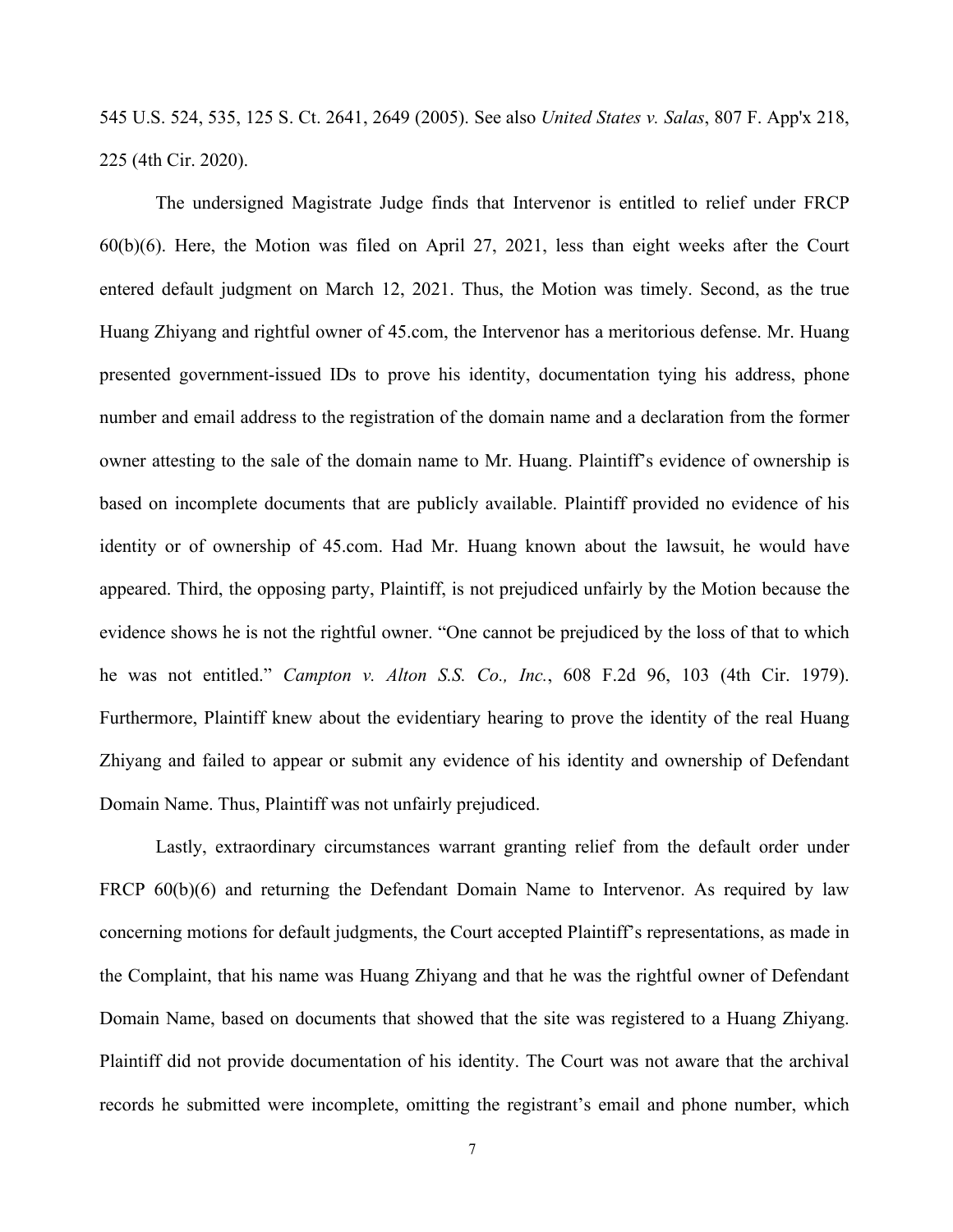match the Intervenor's email and phone number. In fact, the email address provided to the Court by Plaintiff's former counsel and that Plaintiff used to communicate with chambers is [whoisprotecte@gmail.com,](mailto:whoisprotecte@gmail.com) which is not the email address associated with 45.com's domain name registration. Plaintiff appears to have misrepresented himself as the registrant of domain name 45.com and made false allegations regarding his identity and ownership of the Defendant Domain Name. The evidence no longer supports entry of default judgment. Under the circumstances, Mr. Huang is entitled to have Defendant Domain Name transferred back to him.

### **IV. Recommendation**

For the reasons stated above, the undersigned Magistrate Judge recommends that an Order be entered declaring the Intervenor the lawful owner of the 45.com domain name and directing VeriSign, Inc. to transfer the Defendant Domain Name to Intervenor's registrar of choice, GoDaddy.com, and directing GoDaddy.com to transfer ownership of the Defendant Domain Name back to Mr. Huang.

#### **V. Notice**

**By mailing copies of this Report and Recommendation, the Court notifies the parties as follows. Objections to this Report and Recommendation, pursuant to 28 U.S.C. § 636 and Rule 72(b) of the Federal Rules of Civil Procedure, must be filed within fourteen (14) days of service on you of this Report and Recommendation. A failure to file timely objections to this Report and Recommendation waives appellate review of the substance of the Report and Recommendation and waives appellate review of a judgment based on this Report and Recommendation.**

The Clerk is directed to send a copy of this Report and Recommendation to all counsel of